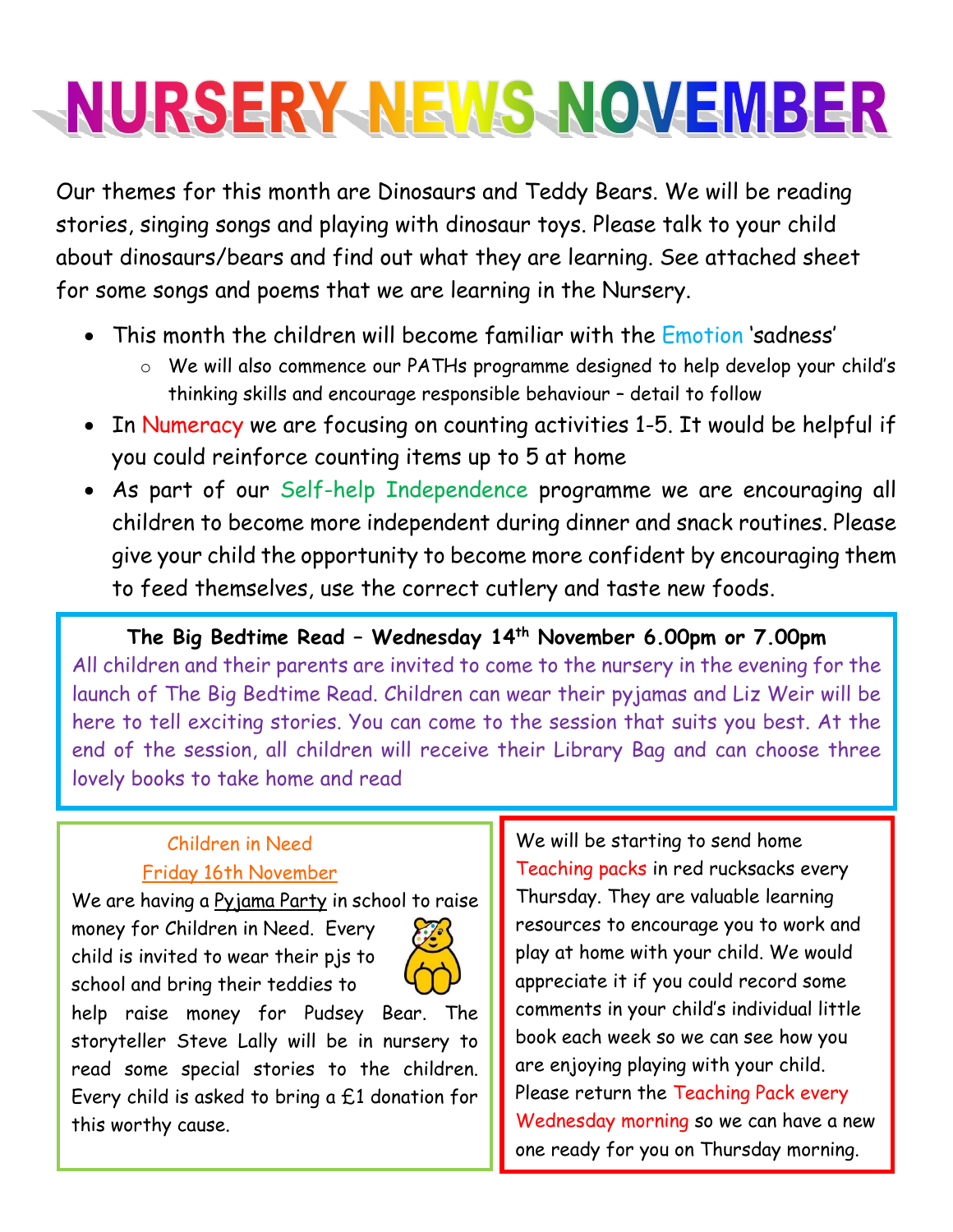### Our Garden Club

Thank you to all the Green Fingered parents, grannies, grandads and children who helped tidy up our grounds, plant flowers in our tubs, baskets and gardens.

The school entrance and grounds are much brighter now and we will enjoy watching the beautiful growth throughout the winter.

### New Outdoor Facilities



Work has begun on the new 'Tractor' climbing frame and surrounding safe play surface. We are delighted to see this investment following the grant aid received by our nursery.



St Maria Goretti NS was recently awarded the Bryson House Recycling Award from the West Belfast Partnership Board. We are so proud of our school and the outdoor grounds. It is lovely achievement to be shortlisted and named the overall winners. Although not the overall winners, we were also shortlisted for an Aisling Award. Thank you to our children and families for all your help and support. Look out for us in the local newspapers over the next few weeks and for our certificates and plaques which will be on display in the nursery!

Remember to check out our Nursery website which will keep you updated with photos and a calendar of events.

[http://www.stmariagorettinursery.co.uk](http://www.stmariagorettinursery.co.uk/)

or scan this QR code:



During the week beginning Monday 19<sup>th</sup> November we will be meeting parents individually to discuss how each child is settling in to the nursery and ways of supporting your child at home. Times of interviews will be posted in the School Hall.

Our Stay and Play session will begin on Wednesday 7<sup>th</sup> November in the

School Hall. Please see attached sheet.